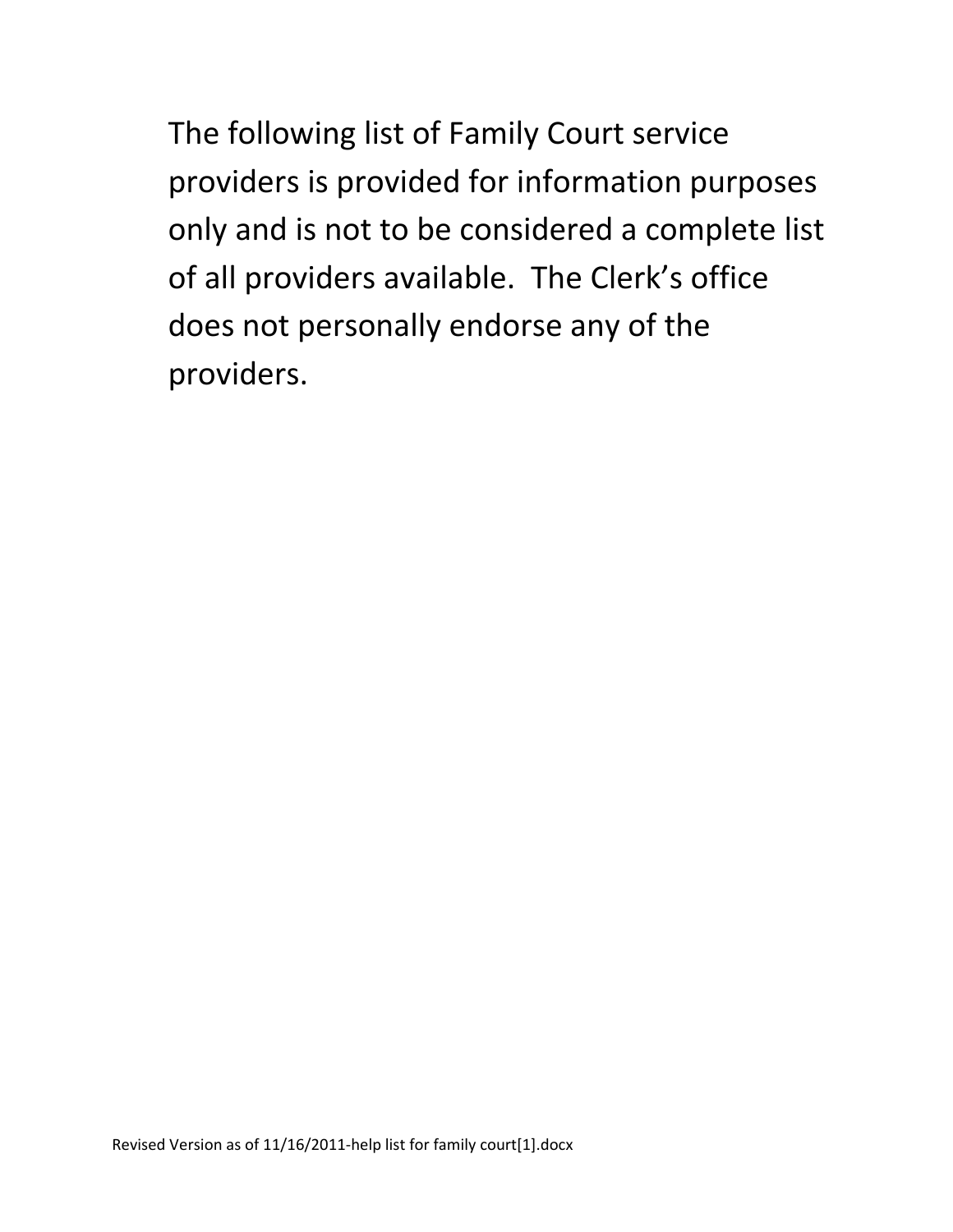# **PUTNAM COUNTY**

# **FAMILY COURT SERVICE PROVIDERS**

#### **FAMILY RESOURCE CONNECTION** ‐ Supervised Visitation

*304 Kingsley Lake Dr., Suite 602* ‐ Anger Management *St. Augustine, FL 32092* ‐ Choices & Changes (BIP) *www.family resourcefl.org* ‐ Individual Parenting Class (Putnam County Facilities Provided) ‐ Monitored Exchanges

- *(904)824‐0050 / (904)298.2001* ‐ Co‐Parenting Coaching & Counseling
	-
	-
	-
	-

#### **LEE CONLEE HOUSE** ‐ Domestic Violence Shelter

- *(386)326.7676* ‐ Victims of D.V. Classes (Children & Adults)
- *P.O. Box 2558* ‐ Healthy Relationships Class
- *Palatka, FL 32178* ‐ 24 HOUR HELP LINE 386.325.3141, 800.500.1119
- *www.leeconleehouse.org* ‐ Batterers Intervention Program
	- ‐Safety Planning

#### **PUTNAM BEHAVIORAL HEALTHCARE**

| (386) 329-3780                               | - Detox Services                          |
|----------------------------------------------|-------------------------------------------|
| 330 Kay Larkin Dr.                           | - Residential Services                    |
| Palatka, FL 32177                            | - Family Counseling (Individual or group) |
|                                              | -Substance Abuse Course (8-week)          |
| - Children's Counseling & Mentoring Services | - Parenting Course                        |
| - Emergency Services                         | - Medication Management                   |
|                                              |                                           |

#### **NORTH FLORIDA PSYCHOLOGICAL**

| - Psychological Evaluations                |
|--------------------------------------------|
| - Substance Abuse Evaluations & Counseling |
| - Psychosexual Evaluations                 |
| -Anger Management Evaluations & Counseling |
| - Marriage / Relationship Counseling       |
| - Group Therapy                            |
| - Depression Counseling                    |
|                                            |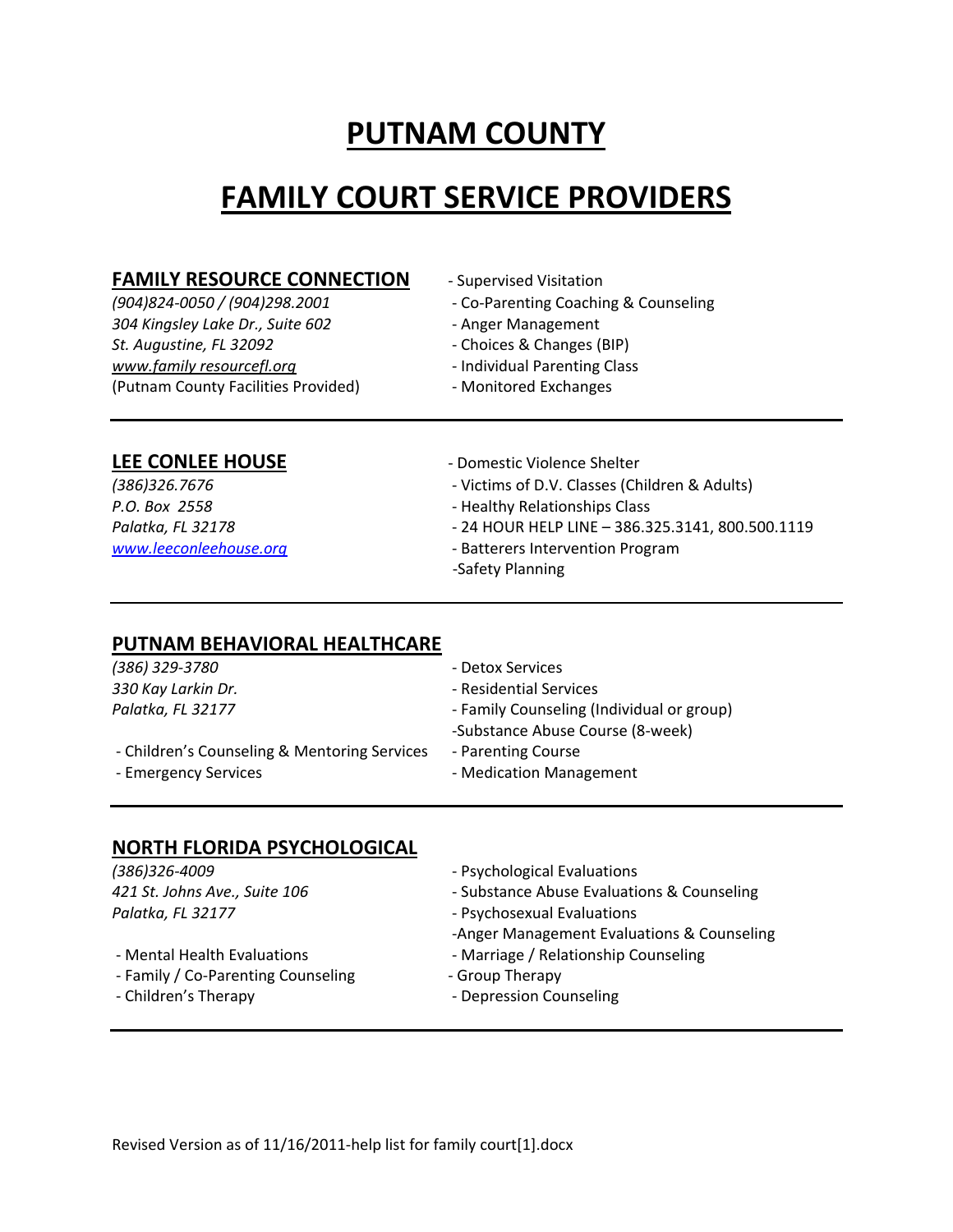# **CREATIVE COUNSELING SERVICES**

*John E. "Butch" Jones, LMHC*  ‐Psychological Evaluations *4001 Newberry Rd., D‐4*  ‐Psychosexual Evaluations

‐Mental Health Evaluation ‐Group Therapy ‐Family/Co‐Parenting Counseling ‐Depression Counseling ‐Children's Therapy

#### **CREATIVE COUNSELING, INC.**

‐Mental Health Evaluation ‐Group Therapy ‐Family/Co‐Parenting Counseling ‐Depression Counseling ‐Children's Therapy

*(352) 373‐1218*  ‐Substance Abuse Evaluations & Counseling *Gainesville, FL 32607*  ‐Anger Management Evaluations & Counseling ‐Marriage/Relationship Counseling

*Karen A. Stabler, LMHC*  ‐Psychological Evaluations (352) 373‐1218 ‐Substance Abuse Evaluations & Counseling 4010 Newberry Rd. ‐Psychosexual Evaluations Gainesville, FL 32607 ‐Anger Management Evaluations & Counseling ‐Marriage/Relationship Counseling

# **COMMUNITY LEGAL SERVICES OF MID. FL., INC.**

*(386) 328‐8361 216 South 6th St. Palatka, FL 32177*

‐Legal Helpline ‐Legal Services for people with low income or victims of Domestic Violence

# **PALATKA POLICE DEPARTMENT**

*Lisa Whitehain (386) 329‐0115 EXT. 348 110 N. 11th St. Palatka, FL 32177 lwhitehain@palatka‐fl.gov*

# **PUTNAM COUNTY SHERIFF'S OFFICE**

*Victim Services Department Kim Daley (386) 326‐2833 Melinda Smith (386) 329‐0481 130 Orie Griffin Blvd. Palatka, FL 32177* 

Revised Version as of 11/16/2011‐help list for family court[1].docx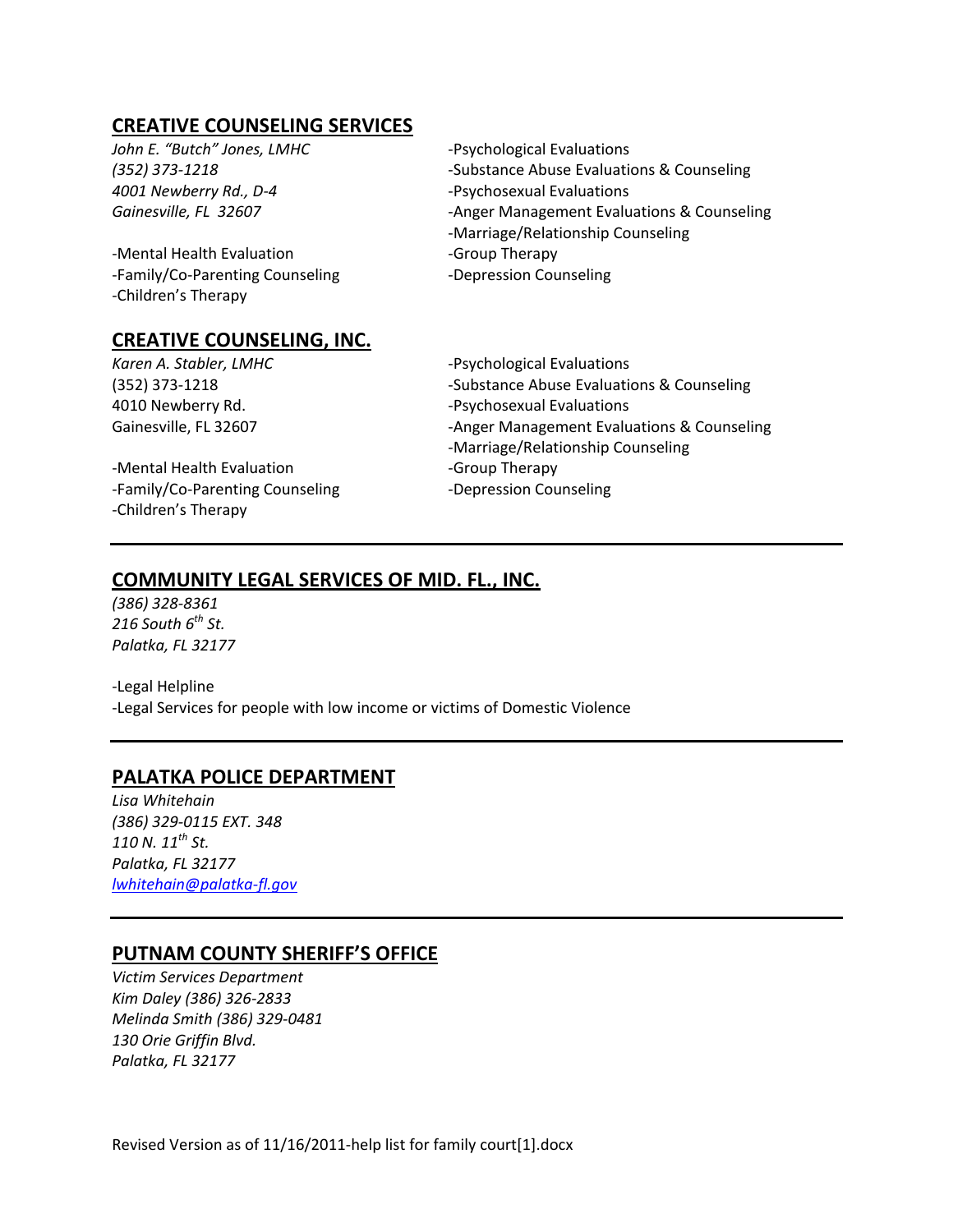# **PUTNAM COUNTY HEALTH DEPARTMENT**

*Violence Intervention & Prevention Program (386) 326‐3200 2801 Kennedy St. Palatka, FL 32177*

‐Serving victims of Domestic Violence and Sexual Assault ‐Victim services ‐Advocacy ‐Counseling ‐Individual & Family Therapy

\*Services no available to the abusers\*

# **A POSITIVE DIVORCE RESOLUTION**

*(888)747‐5362* ‐ Parent Education Courses *www.divorce‐resolution.com* ‐ Family Stabilization Course

#### **DR. WILLIAM HICKS, Ph.D**

*(904)278‐2717* ‐ Family Law Mediation *Orange Park, FL 32073* ‐ Custody Evaluations

- *2105 Park Ave., Suite 23A* ‐ Divorce Settlements / Parenting Plans
	-

#### **RODEHEAVER BOYS RANCH**

*(386)328‐1281 www.rbr.org Palatka, FL 32177* 

*380 Boys Ranch Rd.* ‐ Religious/Educational/Vocational Training

#### **FLORIDA DEPARTMENT OF REVENUE**

*Putnam Unit 400 N. HWY 19 Palatka, FL 32177*

*(800)622‐5437* ‐ Child Support Enforcement